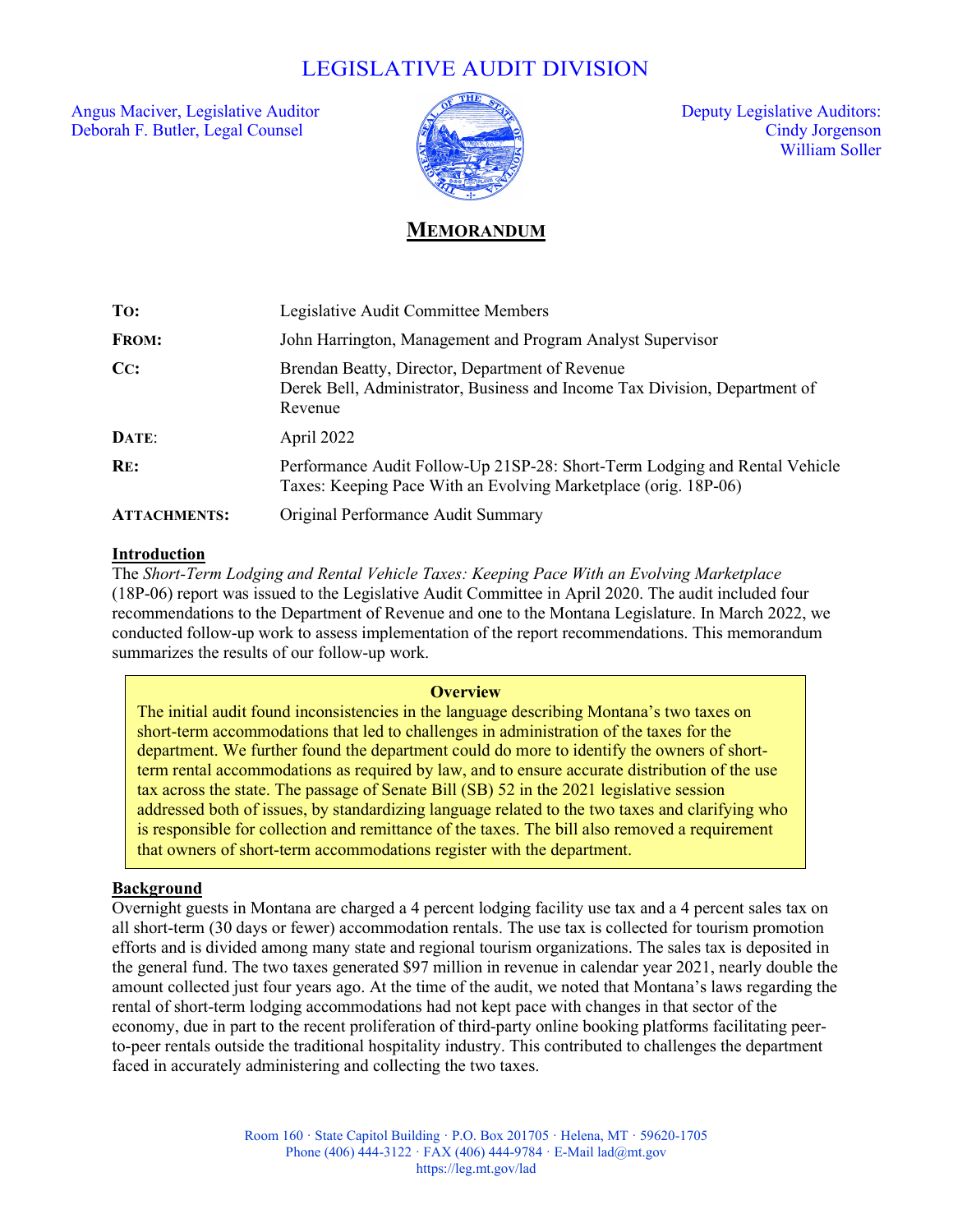## **Audit Follow-Up Results**

Through follow-up work we learned that the passage of SB 52 in the 2021 Legislative Session had a significant impact on four of the five the recommendations in the audit, all of which are at various stages of implementation. The fifth recommendation, to the department, has not been implemented. We reviewed changes in Montana Code brought on by the bill; interviewed management and department staff regarding changes to the application and collection of the two taxes as a result of the bill and our original audit work; reviewed documentation and correspondence related to application and collection of the two taxes; obtained the perspective of a statewide hospitality association on how the landscape has changed since the bill was passed; and reviewed data on tax remittances and an ongoing review of the activities of a peer-to-peer vehicle rental platform.

## **RECOMMENDATION #1**

**We recommend the Department of Revenue:**

- **A. Enforce the statutory registration requirement for all individuals engaged in taxable shortterm accommodation activity, and**
- **B. Enter into future tax aggregation and collection agreements only while maintaining its legal authority to identify and audit individual marketplace participants as necessary to assure compliance with all applicable taxes and statutes.**

## **Implementation Status –** *Implemented*

We noted during audit work that the department had entered into formal collection agreements with multiple online short-term accommodation platforms to collect and remit lodging taxes on behalf of thousands of property owners who conducted transactions via the platforms. While these agreements streamlined the collection process and administration of the taxes for the department, the agreements also exempted the owners of short-term rental properties sold via the platforms from the statutory requirement that those engaged in such activity must register with the department. Thus, we found that people providing short-term accommodations via the platforms were not treated the same as people selling shortterm accommodations directly to consumers or via other platforms that did not have agreements with the department. Further, the lack of registration by individual owners meant the department was not aware of everyone in Montana engaged in short-term accommodation provision, despite the statutory registration requirement.

SB 52 addressed this problem by removing from Montana Code the requirement that people who offer short-term rental accommodations register with the department. With this requirement stricken from state law, the first part of the recommendation is no longer applicable and is considered addressed.

Similarly, the clarity in the application and collection of the two taxes due to SB 52 renders the second part of the recommendation no longer applicable. According to management, the department has not entered into any additional tax aggregation and collection agreements with any online platforms or sellers of short-term accommodations since the audit was complete, and does not anticipate entering into such agreements in the future. If this strategy changes and the department does reach such contractual terms with an online platform, management should ensure the agreements are executed in accordance with applicable laws.

As part of our follow-up work, the department shared communication records with one online platform indicating that the law has changed and the agreement between the platform and the department is no longer needed since the statute is now "clear and unambiguous" regarding which party is responsible for remitting lodging taxes to the department. The department should formalize the dissolution of each of these collection agreements.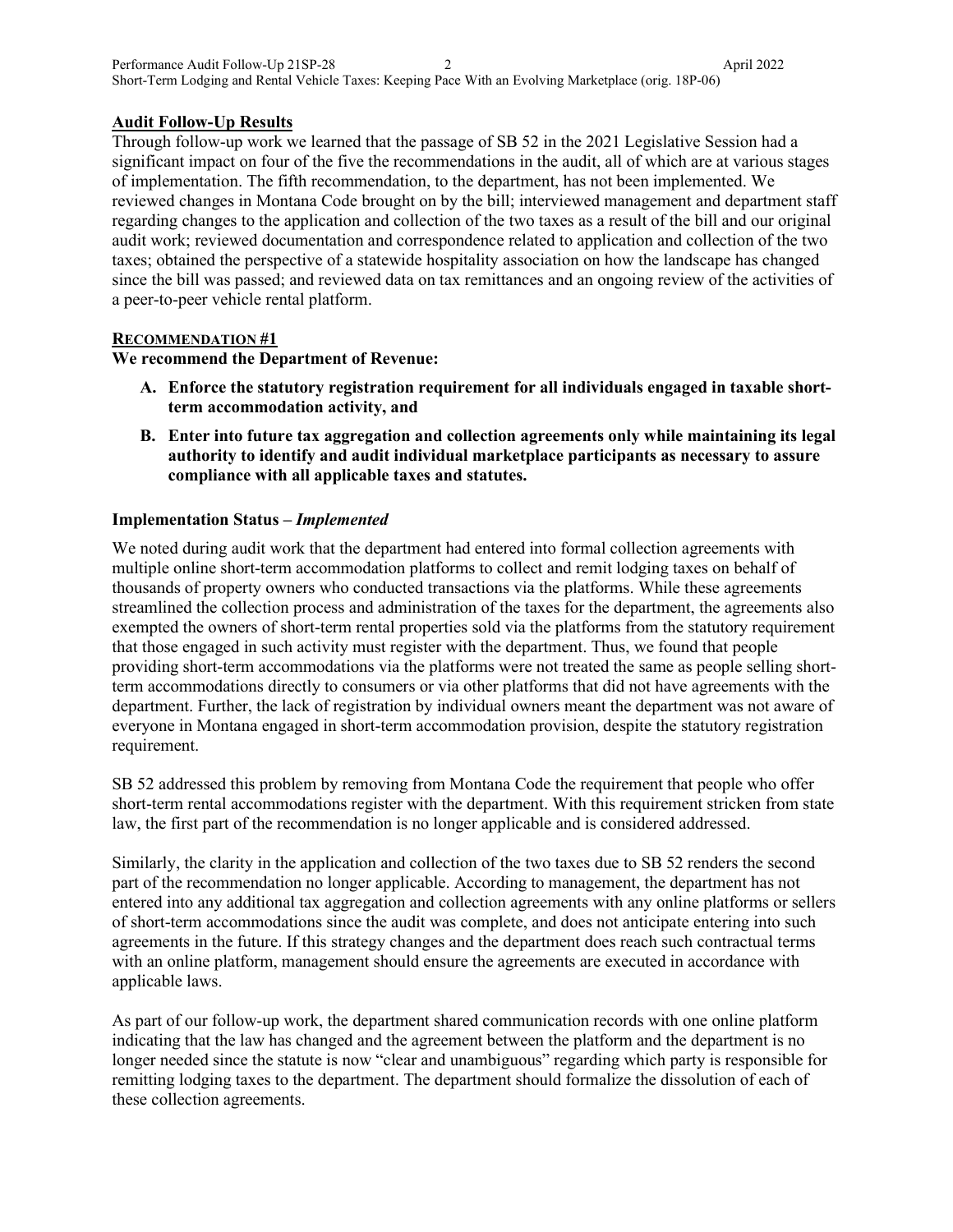**We recommend the Department of Revenue:**

- **A. Amend the Administrative Rules of Montana to define and require updating as circumstances warrant lists of hosts on whose behalf lodging taxes are being remitted by a third party, and**
- **B. Develop and implement a process to regularly contact active third-party tax remitters and obtain current lists of hosts on whose behalf the tax is being submitted.**

## **Implementation Status –** *Being Implemented*

During audit work, we learned that property managers may collect and remit use and sales taxes on behalf of the short-term accommodation owners whose properties they manage. However, we found the department could do more to stay current on which properties were represented by property managers' payments. We recommended better communication and more current list of managed properties to better ensure accurate tax collections.

The department has promulgated administrative rules that implement changes to statute brought on by the passage of SB 52. While these rules are not finalized, they are in the "proposal and adoption" stage and were expected to be submitted by the department to the Secretary of State at the end of the first quarter of 2022. As such, we consider this recommendation in the process of being implemented.

The new administrative rules will require a seller (which could be a property manager, if that is the person who facilitates the sale and collects the money from the consumer) to register with the department information about each of the accommodations for which the tax is being collected and remitted. A single registration may be used to list multiple accommodations, thus providing the department with information about the properties in the state being used for short-term rentals.

#### **RECOMMENDATION #3**

**We recommend the Department of Revenue develop and implement an oversight process for aggregated regional quarterly tax payments to ensure revenue is appropriately credited to the correct jurisdiction.**

#### **Implementation Status –***Not Implemented*

The 4 percent lodging use tax is collected to support tourism promotion efforts and is distributed according to a formula in statute that provides fixed percentages of the revenue to certain statewide entities (Department of Commerce Office of Tourism Development, among others). Other portions of the revenue are distributed regionally to tourism regions and local convention and visitors bureaus (CVBs), based in part on where in the state the transaction takes place and the tax is paid. During audit work, we reviewed the distribution of lodging facility use taxes to tourism regions and CVBs around the state. Our review of quarterly remittances indicated funds were not being accurately allocated regionally, so we recommended the department develop an oversight process or screening mechanism within its information management system that could flag questionable amounts for individual regions or CVBs, to help ensure proper distribution of the revenue.

During follow-up work, the department acknowledged it has not put in place any type of data screen or measurement tool that would flag certain distribution amounts for further review. Management told us they could not identify a way within their collection and information management system to flag certain remittance amounts for additional review, and that semi-formal visual review of regional distribution remains all that takes place currently. Thus, this recommendation has not been implemented.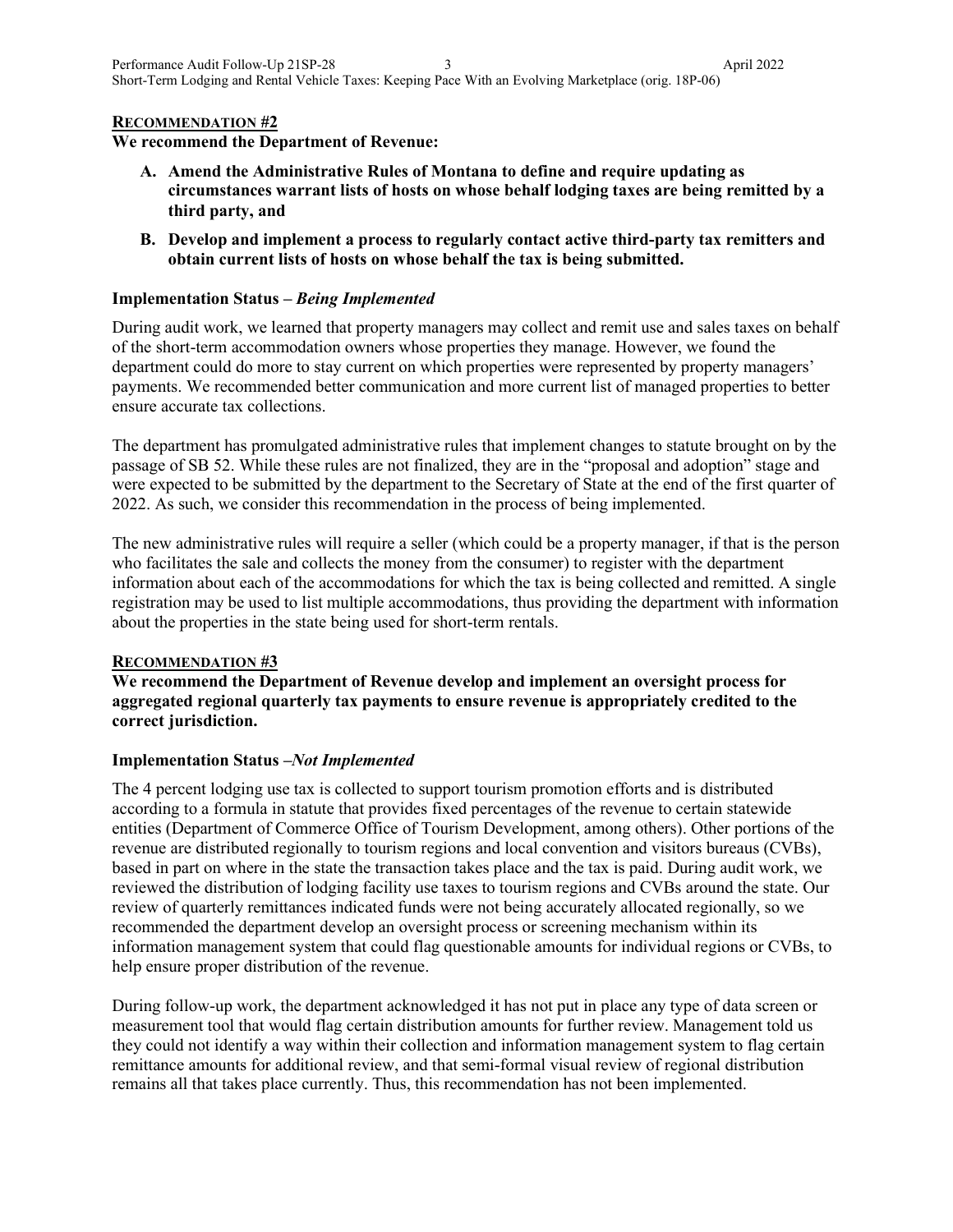With the passage of SB 52, several additional short-term rental platforms are now required to remit taxes separated by region and CVB, increasing the likelihood of errors and making even more important the notion of screening for amounts that seem unlikely or at a significant variation from years past, to ensure local tourism promotion efforts are appropriately funded.

## **RECOMMENDATION #4**

**We recommend the Department of Revenue collect vehicle rental sales tax from private vehicle owners by:**

- **A. Entering tax collection agreements with peer-to-peer vehicle rental platforms, while maintaining both the requirement for vehicle renters to register with the department and the department's ability to identify people engaged in rental activity, or**
- **B. Developing and implementing a process for identifying and collecting rental vehicle sales tax from owners who rent their vehicles via peer-to-peer rental platforms.**

## **Implementation Status –***Implemented*

During audit work, we learned that as with peer-to-peer platform-based accommodation rentals, a similar marketplace was taking root for personal motor vehicles rented from one individual to another via an online platform. While this nascent economy was nowhere near the size of the accommodation marketplace at the time of the audit, we noted several similar concerns related to the department's ability to identify vehicle owners and collect appropriate tax on peer-to-peer rental transactions.

As it did to enact changes in the accommodation space, the passage of SB 52 rendered unnecessary the execution of collection agreements with peer-to-peer vehicle rental platforms. The onus is now unambiguously on the seller of the rental to remit the rental vehicle sales tax on the full amount collected from the renter. There is no need for the department to enter into collection agreements with these platforms, which now have the responsibility by law of remitting the tax. In addition, vehicle owners are no longer required to register with the department as providers of short-term rental cars, if they are conducting all of their rentals through an online platform that bears the tax remittance responsibility.

During follow-up work, we learned the department is currently analyzing the rental history of an online peer-to-peer vehicle rental platform. We reviewed information provided to the department by the company and noted that the firm offered details of each rental reservation, including date, cost (base rental plus a variety of optional fees), and location, but did not share with the department the identity of the owner of the vehicle being rented. The company is not required to provide this information, and owners who are renting their vehicles through an online seller are also not required to register with the department. While this does raise questions regarding the department's ability to identify individuals who participate in renting vehicles via this platform, the law now clearly does not require those individuals to register.

#### **RECOMMENDATION #5**

**We recommend the Montana Legislature amend statute to account for the role of online booking platforms in the short-term accommodation industry and to clarify which portion of a customer payment for short-term accommodation is taxable.**

## **Implementation Status –** *Implemented*

SB 52 made consistent the language related to the application of the two taxes on short-term accommodations, and clarified which party is responsible for collecting and remitting the tax on accommodation sales. Previously, one tax was the responsibility of the "seller," and the other was to be